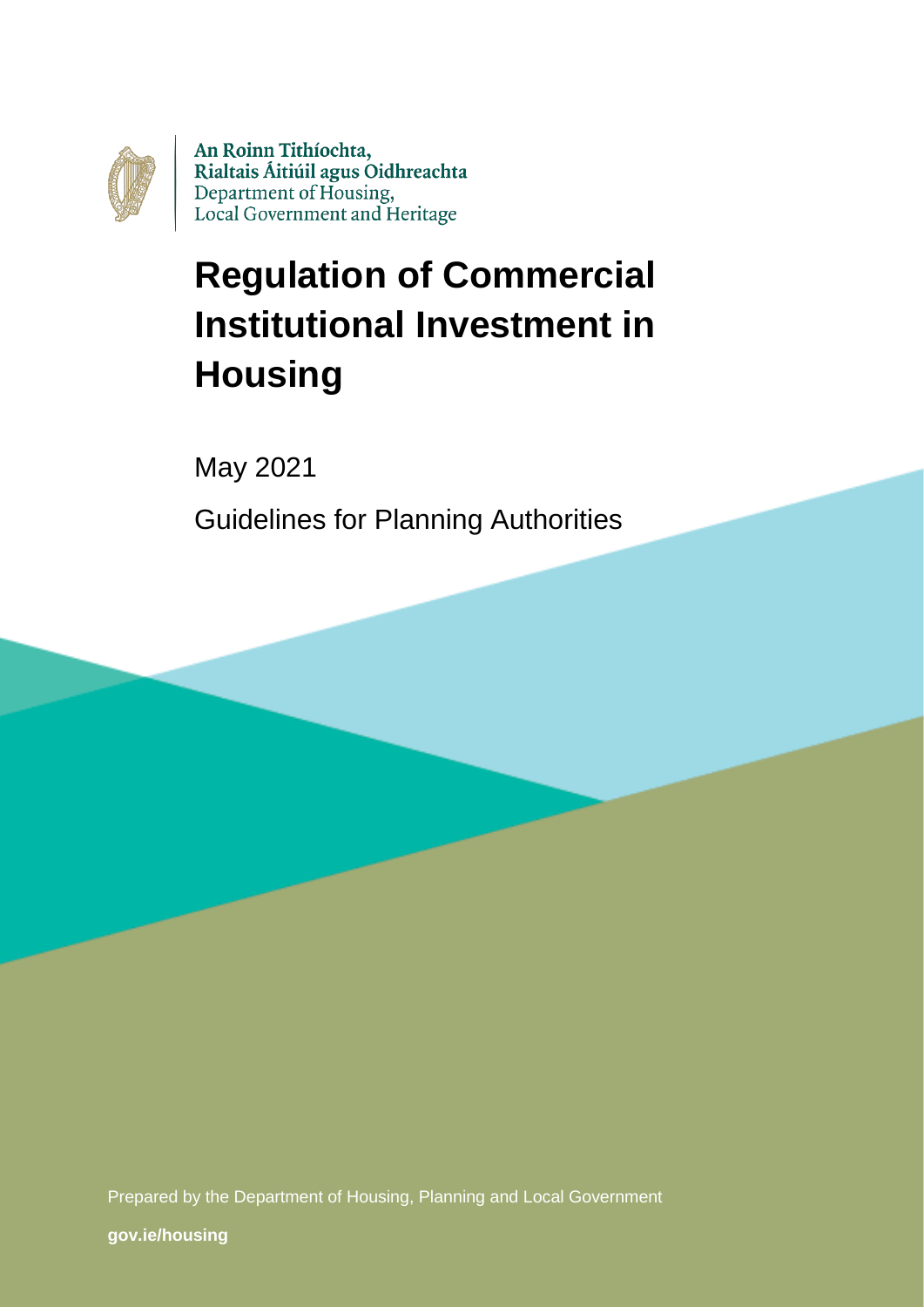# **Ministerial Planning Guidelines under Section 28 of the Planning and Development Act 2000 (as amended), Regulation of Commercial Institutional Investment in Housing**

#### **1.0 Introduction**

Section 28 of the Planning and Development Act 2000 empowers the Minister to issue planning guidelines to planning authorities and where applicable, An Bord Pleanála, regarding any of their functions under the Planning Act. Authorities must have regard to any guidelines issued under Section 28.

## **2.0 Purpose of Section 28 Guidelines regarding Institutional Investment**

The recent phenomenon of commercial institutional investors bulk-purchasing, for market rental purposes, the majority of residential units in traditional lower density, housing estates consisting primarily of 'own-door' housing units, risks limiting the availability and choice of new homes available to individual purchasers, i.e. those not being a corporate entity, including, but not limited to, first-time buyers, and/or for the purposes of providing social and/or affordable housing including cost rental housing.

This is not desirable given the extent of housing need, where the delivery of new houses for market purchase by individual households to achieve home-ownership, is generally viable and might otherwise be achieved, and/or there is a need for the provision of social and/or affordable housing including cost rental housing.

While Section 28 guidelines are general in nature, each planning application for residential development will vary and requires individual assessment, based on the location, nature (including type of housing), extent and scale of the development proposed, and all relevant planning policy requirements and considerations.

Sections 34(4), 37G(7) and 39(2) of the Planning and Development Act 2000 (as amended), enable planning applications to be granted subject to condition. Planning conditions may be tailored to the specific circumstances of the planning application. Accordingly, an appropriate planning condition is an effective means of addressing the issue of commercial institutional investment, where considered necessary.

The purpose of these guidelines is to set out planning conditions to which planning authorities and An Bord Pleanála must have regard, in granting planning permission for new residential development including houses and/or duplex units. This is intended to ensure that own-door housing units and duplex units in lower density housing developments are not bulk-purchased for market rental purposes by commercial institutional investors in a manner that causes the displacement of individual purchasers and/or social and affordable housing including cost rental housing.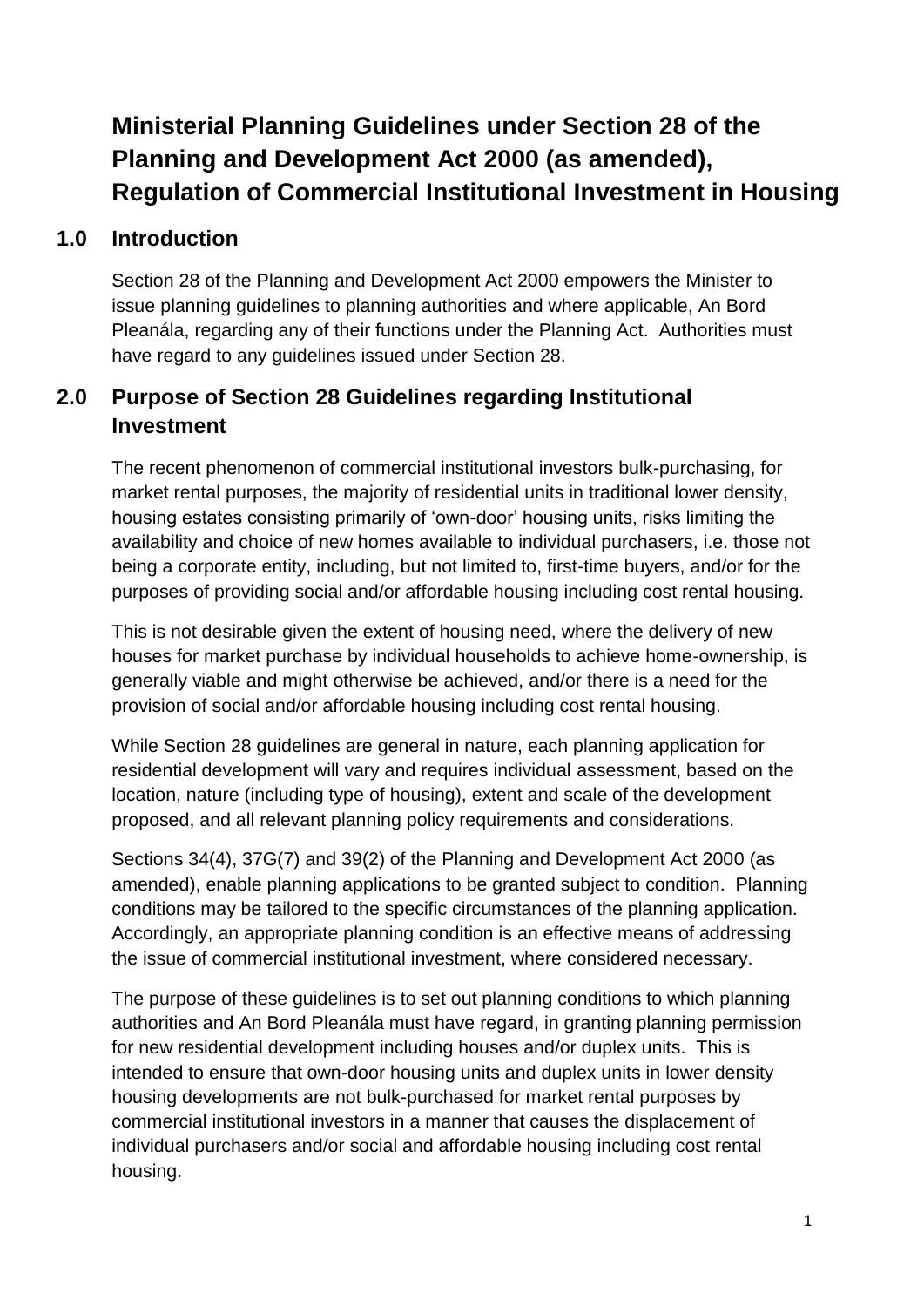#### **3.0 Current Planning Provisions for 'Build-to-Rent'**

Current planning policy enables planning applications for residential development to be specifically described as 'build-to-rent' (BTR) development at the application stage. This is set out in Chapter 5.0 of the Sustainable Urban Housing: Design Standards for New Apartments Guidelines for Planning Authorities, 2020 and defines 'build to rent' development as:-

" Purpose-built residential accommodation and associated amenities built specifically for long-term rental that is managed and serviced in an institutional manner by an institutional landlord*".*

It was envisaged that such purpose-built development would comprise higher density urban apartment schemes, to enable the delivery of viable long-term residential accommodation for rental purposes, and in particular to provide housing solutions for those for whom home-ownership may not be a priority or needed in their particular circumstances. This has been apparent to date, in cases where build-to-rent status has been sought at the planning application stage.

It is a further requirement of the Apartment Guidelines that any such build-to-rent development remains owned and operated by an institutional entity, and that this status will continue to apply for a minimum period of not less than 15 years. The Guidelines also specify that no individual residential units may be sold or rented separately, during that period.

As a result, a relatively small proportion of residential units permitted in recent years have been classed as build-to-rent development at the planning application stage. For example, 16% of the 50,000 dwellings permitted by An Bord Pleanála as Strategic Housing Development (SHD) from 2017 to early 2021, were specified as build to rent units at application stage.

Rather than specify 'build-to-rent' for planning application purposes, most development proposals are subject to applications for, and permitted as, general housing development. This enables maximum flexibility and can facilitate 'build-tosell' type development, but it also enables any permitted development to be acquired in full or in part, for private rented sector (PRS) commercial investment purposes, without any specific 'build-to-rent' planning status.

This level of flexibility is considered necessary to facilitate broad investment in the delivery of increased housing supply, which remains critical. It therefore continues to apply to all apartment development, in order to ensure that undertaking such development remains viable, especially higher density schemes in established urban areas. As set out in these Guidelines however, this flexibility may no longer be applicable to 'own-door' housing units and duplexes, which generally comprise lower density housing development.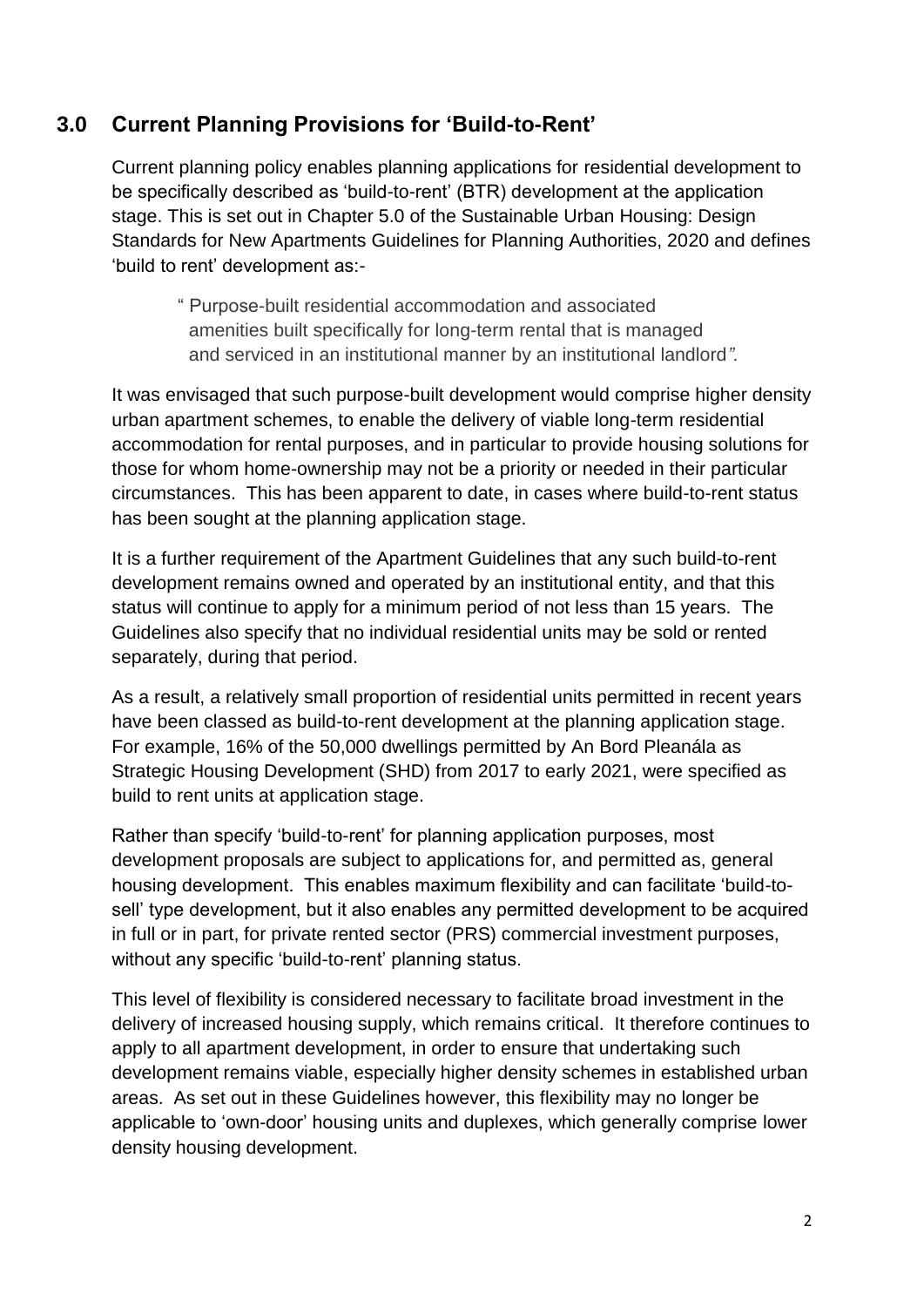## **4.0 New Planning Provision for Restrictions on Use of Houses and Duplex Units**

In order to give effect to the policy requirement to regulate commercial institutional investment in granting planning permission for certain types of new residential development, these guidelines set out two alternative planning conditions, further to Sections 39(2) and 47 of the Planning and Development Act 2000 (as amended), to which planning authorities and An Bord Pleanála must have regard, in granting planning permission for new residential development.

Section 39(2) of the Planning and Development Act 2000 (as amended) states that a grant of planning permission for a structure to be used a dwelling "…may also be granted subject to a condition specifying that the **use as a dwelling shall be restricted to use by persons of a particular class or description** and that provision to that effect shall be embodied in an agreement under [section 47"](https://revisedacts.lawreform.ie/eli/2000/act/30/revised/en/html) of the Planning Act.

Section 47 of the Planning and Development Act 2000 states that "A planning authority **may enter into an agreement** with any person interested in land in their area, for the purpose of restricting or regulating the development or use of the land, either permanently or during such period as may be specified by the agreement…"

Accordingly, a structure to be used as a dwelling to which these guidelines applies is:-

a) A house, defined as not including a building designed for use or used as two or more dwellings or a flat, an apartment or other dwelling within such a building,

and,

b) A duplex unit, defined as a dwelling within a building designed for use as two individual dwellings and/or on one shared plot, with separate entrances.

The persons of a particular class or description to which planning permission for new houses shall be restricted, by agreement are:-

- a) individual purchasers, i.e. those not being a corporate entity, and,
- b) those eligible for the occupation of social and/or affordable housing, including cost rental housing.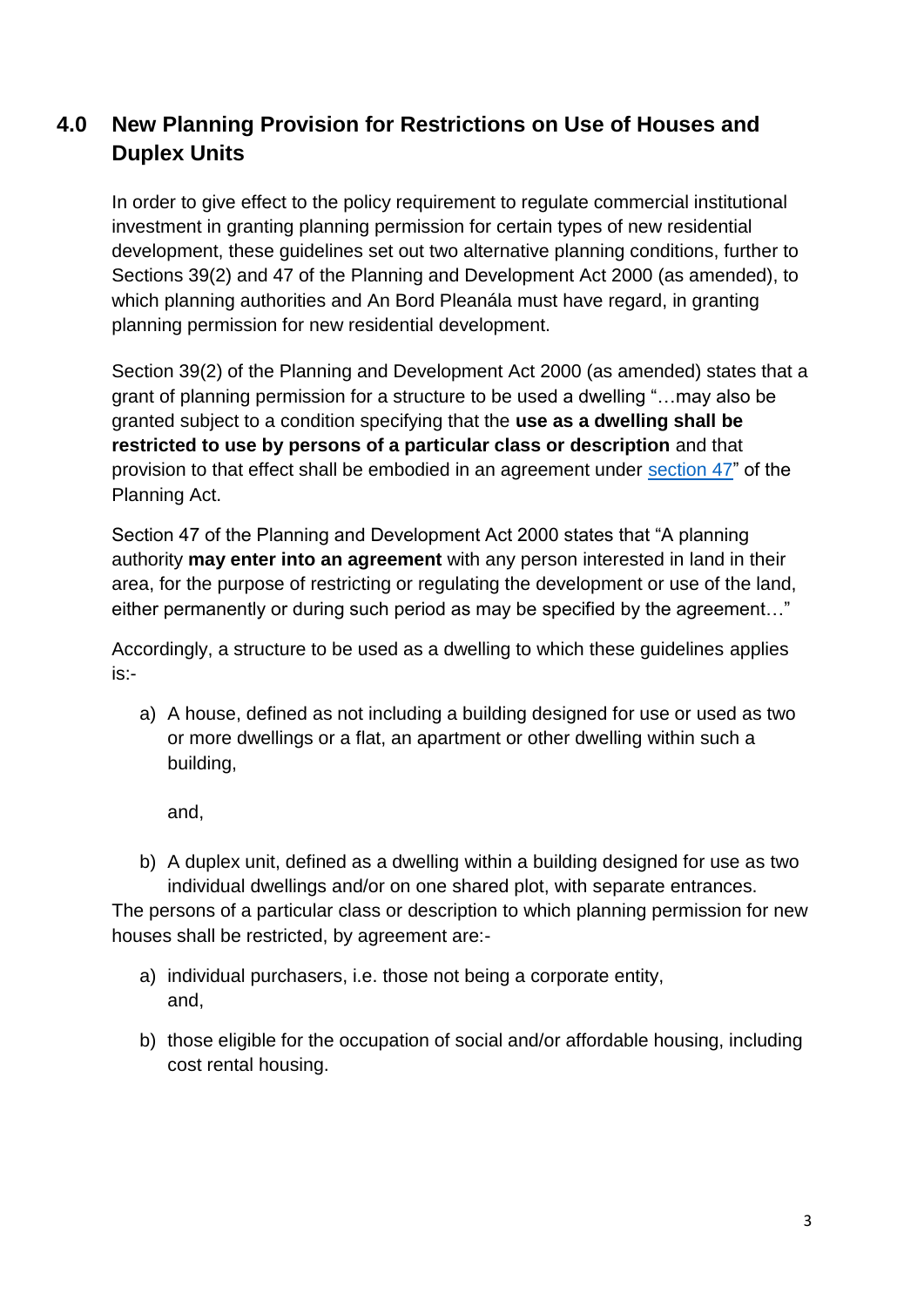Further to the above, planning authorities and An Bord Pleanála shall, on granting planning permission for new residential development that is not specified as being for 'build-to-rent' purposes at planning application stage, have regard to the need to apply the following planning conditions, further to Sections 39(2) and 47 of the Planning and Development Act 2000 (as amended) in respect of all housing developments that include 5 or more houses and/or duplex units:

#### **Planning Condition RCIIH 1:**

for **mixed unit-type** development, comprising partly of houses and/or duplex units:-

- (a) Prior to the commencement of any house or duplex unit in the development as permitted, the applicant or any person with an interest in the land shall enter into an agreement with the planning authority (such agreement must specify the number and location of each house or duplex unit), pursuant to Section 47 of the Planning and Development Act 2000, that restricts all houses and duplex units permitted, to first occupation by individual purchasers i.e. those not being a corporate entity, and/or by those eligible for the occupation of social and/or affordable housing, including cost rental housing.
- (b) An agreement pursuant to Section 47 shall be applicable for the period of duration of the planning permission, except where after not less than two years from the date of completion of each specified housing unit, it is demonstrated to the satisfaction of the planning authority that it has not been possible to transact each specified house or duplex unit for use by individual purchasers and/or to those eligible for the occupation of social and/or affordable housing, including cost rental housing.
- (c) The determination of the planning authority as required in (b) shall be subject to receipt by the planning and housing authority of satisfactory documentary evidence from the applicant or any person with an interest in the land regarding the sales and marketing of the specified housing units, in which case the planning authority shall confirm in writing to the applicant or any person with an interest in the land that the Section 47 agreement has been terminated and that the requirement of this planning condition has been discharged in respect of each specified housing unit.

**Reason:** To restrict new housing development to use by persons of a particular class or description in order to ensure an adequate choice and supply of housing, including affordable housing, in the common good.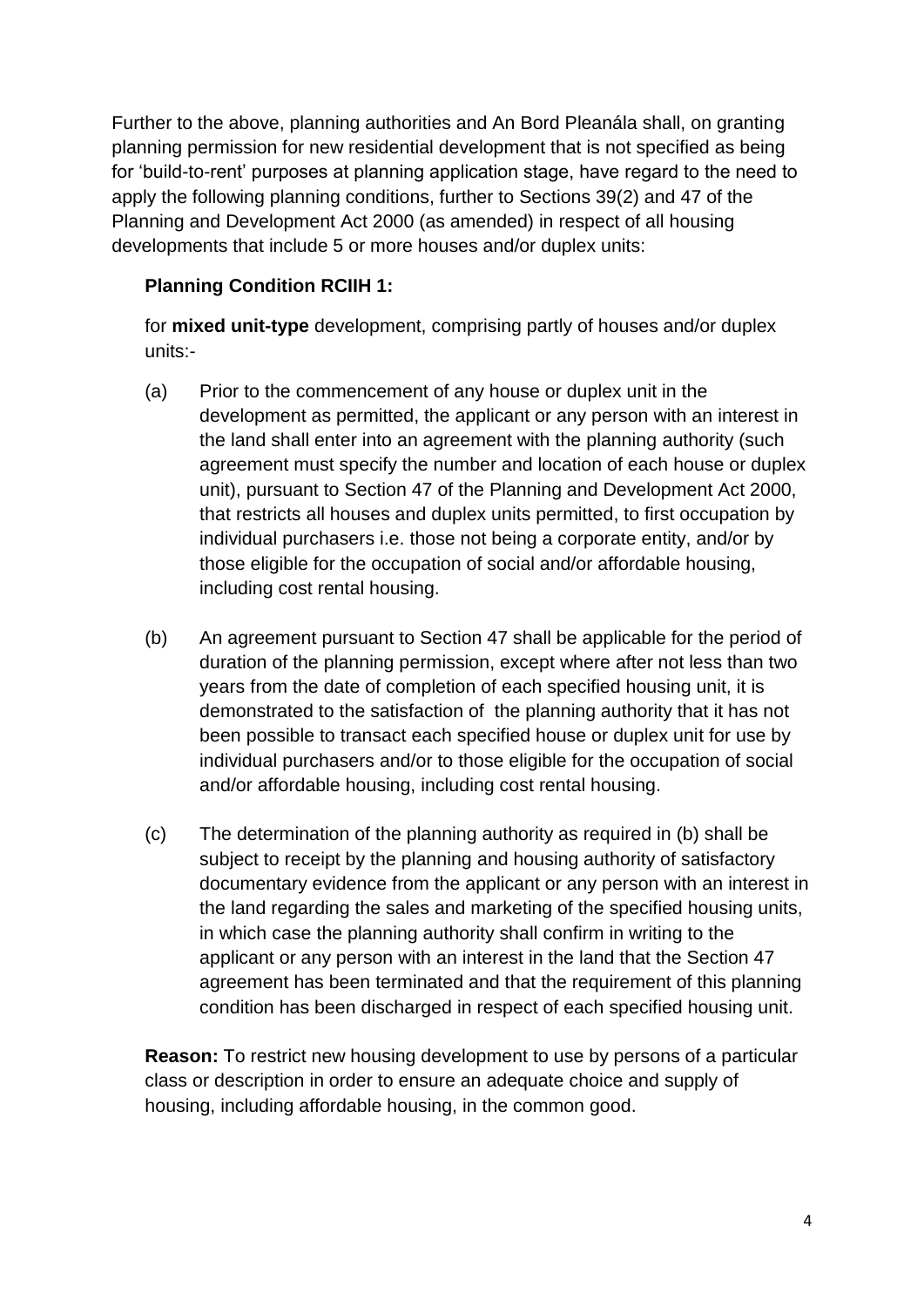#### Or, **Planning Condition RCIIH 2:**

for an **all houses and/or duplex** unit-type development:-

- a) Prior to the commencement of the development as permitted, the applicant or any person with an interest in the land shall enter into an agreement with the planning authority (such agreement must specify the number and location of each housing unit), pursuant to Section 47 of the Planning and Development Act 2000, that restricts all residential units permitted to first occupation by individual purchasers i.e. those not being a corporate entity, and/or by those eligible for the occupation of social and/or affordable housing, including cost rental housing.
- b) An agreement pursuant to Section 47 shall be applicable for the period of duration of the planning permission, except where after not less than two years from the date of completion of each housing unit, it is demonstrated to the satisfaction of the planning authority that it has it has not been possible to transact each of the residential units for use by individual purchasers and/or to those eligible for the occupation of social and/or affordable housing, including cost rental housing.
- c) The determination of the planning authority as required in (b) shall be subject to receipt by the planning and housing authority of satisfactory documentary evidence from the applicant or any person with an interest in the land regarding the sales and marketing of the specified residential units, in which case the planning authority shall confirm in writing to the developer or any person with an interest in the land, that the Section 47 agreement has been terminated and that the requirement of this planning condition has been discharged in respect of each specified housing unit.

**Reason:** To restrict new housing development to use by persons of a particular class or description in order to ensure an adequate choice and supply of housing, including affordable housing, in the common good.

It is reiterated that this policy requirement is applicable where such developments, or parts thereof, are not specifically categorised at the planning application stage (including described in public notices), as 'build to rent' development.

It is noted that any agreement pursuant to Section 47 of the Planning and Development Act and all correspondence received, including any documentary evidence submitted to the planning and housing authority regarding the sales and marketing of the housing units and any confirmation of the termination of the agreement by the planning authority in writing, should form part of the public file on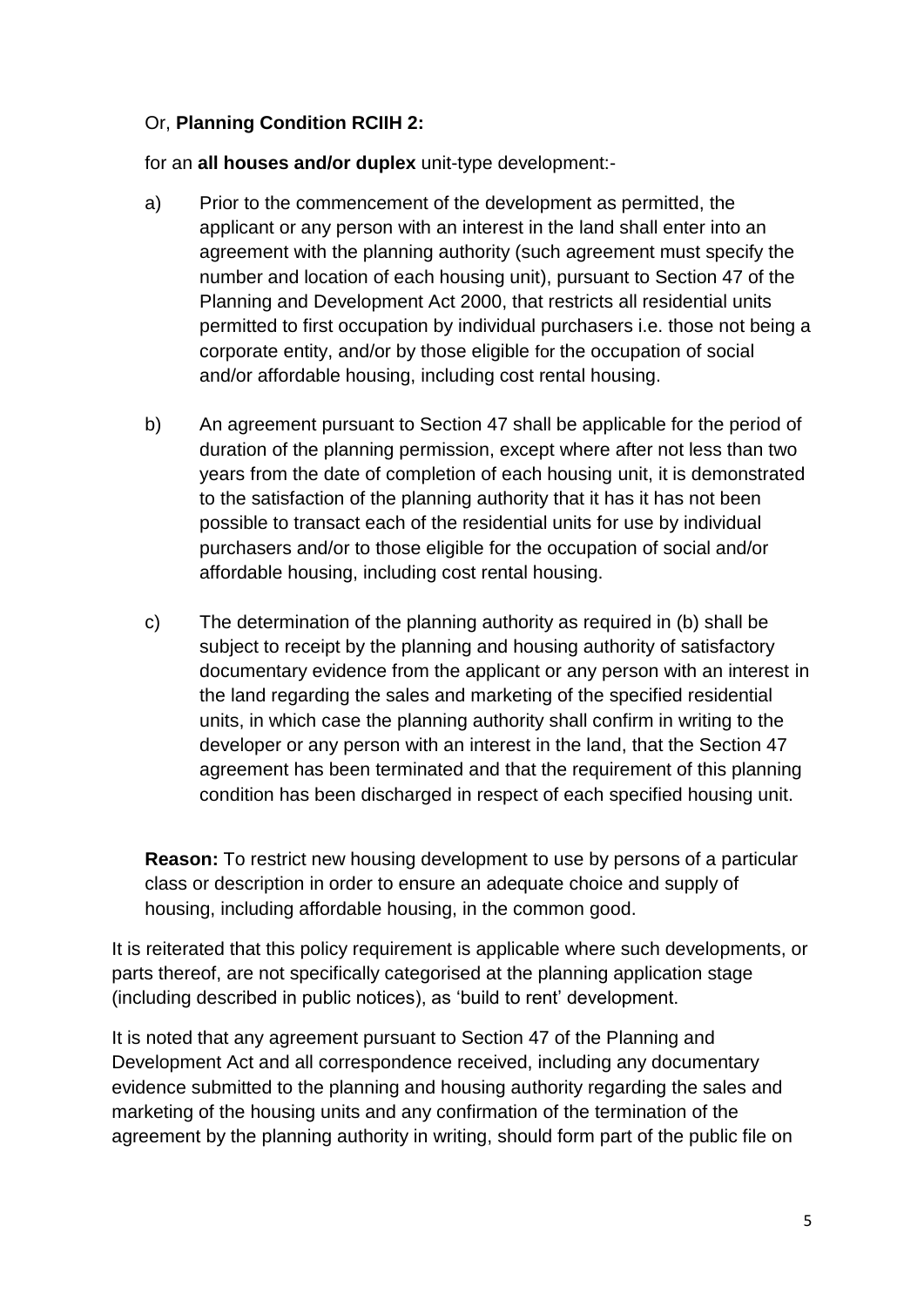the relevant planning application. The planning and housing authority should also place any report drafted in consideration of an applicant's submission on the file.